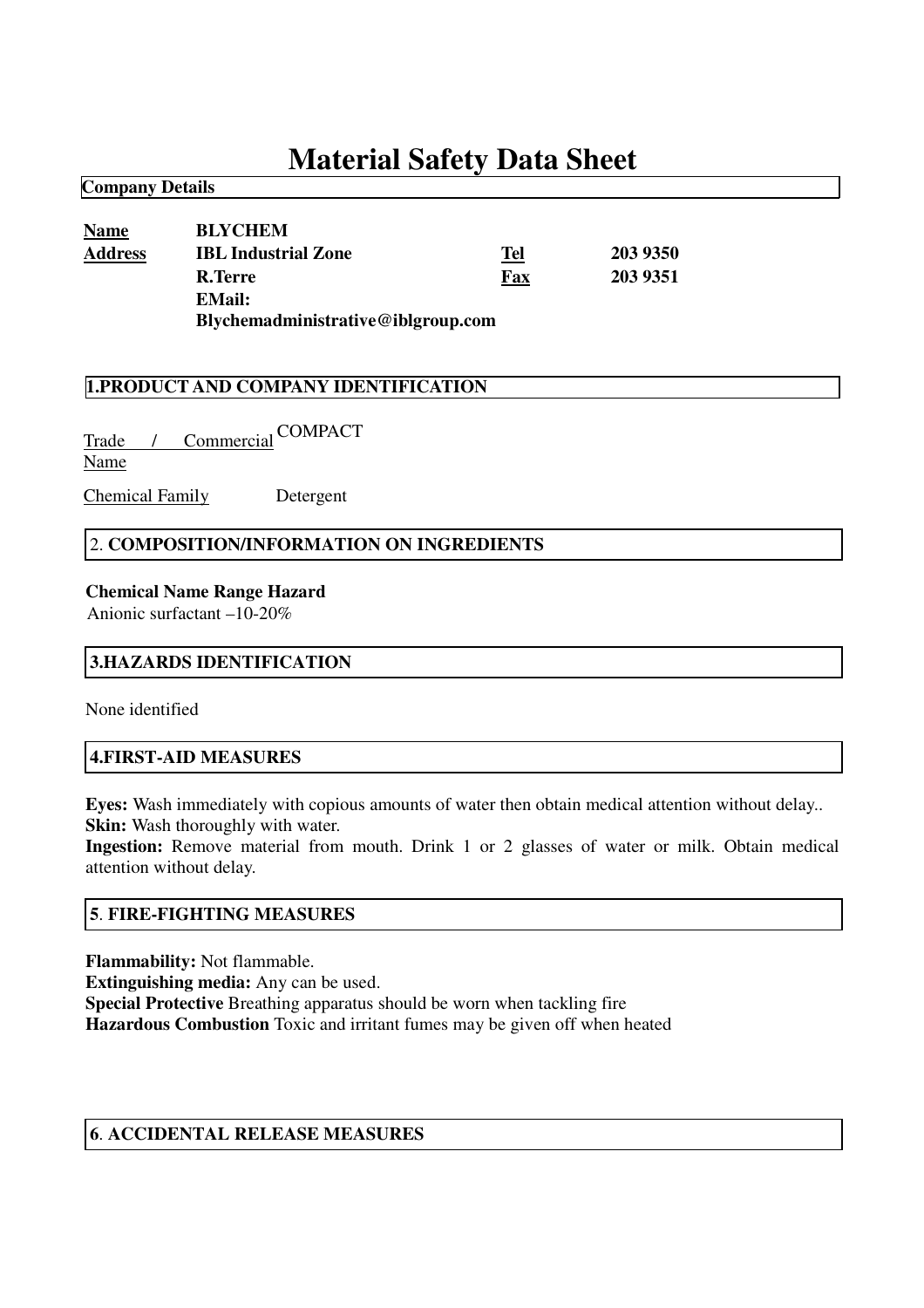#### **Protection of Personnel:** Wear gloves while handling the product

**Spillage Clean-Up:** Observe local legislation. Absorb large spillages with inert material (e.g. sand) and collect into suitable, labeled containers for disposal at an approved site. Wash residues and small spillages away to drain with water.

## **7. HANDLING AND STORAGE**

**Handling:** Avoid eye contact and ingestion.

**Storage:** Store in the original, closed containers under dry conditions. Avoid extremes of temperature. Store bulk deliveries in approved tanks and containers suitable for the storage of caustic liquors.

## **8**. **EXPOSURE CONTROLS / PERSONAL PROTECTION**

**Gloves** 

## **9. PHYSICAL AND CHEMICAL PROPERTIES**

**Appearance:** Off white clear liquid. **pH (1% solution):** ca. 12.4 **Relative Density:** 1.28

## **10. STABILITY AND REACTIVITY**

Reacts with acid with the evolution of heat.

## **11. TOXICOLOGICAL INFORMATION**

**Eyes:** Can cause severe or permanent damage.

## **12. ECOLOGICAL INFORMATION**

The only potential hazard is from the alkalinity of the product.

## **13. DISPOSAL CONSIDERATIONS**

Do not discharge to natural water systems.

## **14. TRANSPORT INFORMATION:**

Not classified